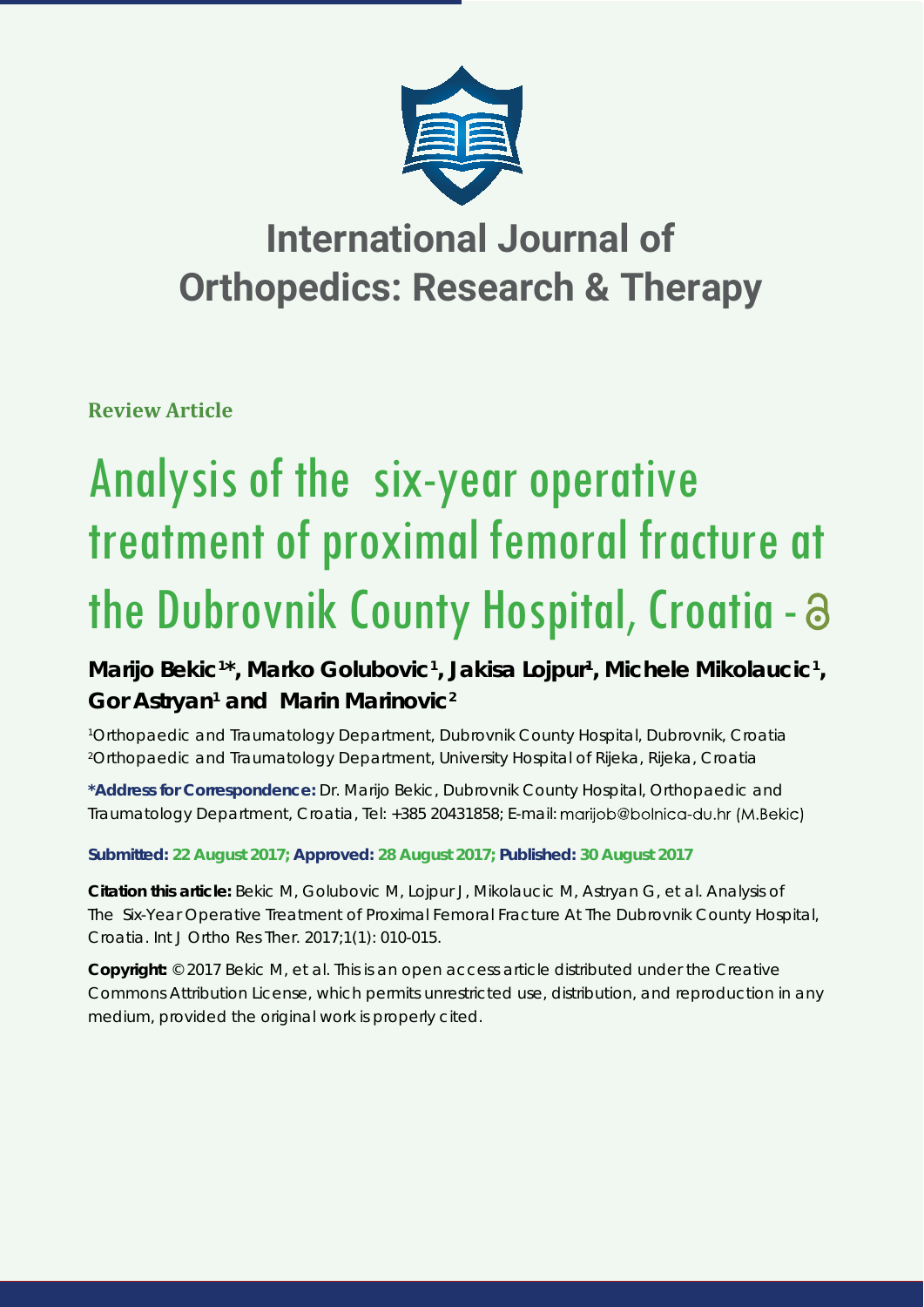#### **ABSTRACT**

Within a period from January 2010 to January 2016, there were total of 920 surgically treated patients of Orthopaedy and Traumatology Department, Dubrovnik County Hospital, Croatia, which is a single acute hospital in Dubrovacko-neretvanska County where all patients with proximal femoral fracture are treated within the Orthopaedic-Traumatology Department. The aim of this retrospective study is to compare used implants according to type of the proximal femoral region fracture (femoral neck, pertrochanteric , subtrochanteric) and used osteosynthetic implant depending on the type of fracture. A new surgical techniques were used more commonly. Osteoporotic proximal femoral fractures stayed the major and growing problem in the geriatric traumatology and the traumatollogy in general as well.

**Keywords:** Dubrovnik-Neretva County; Proximal Femoral Fracture; Osteosynthesis; Osteoporosis

# **INTRODUCTION**

Today, osteoporosis and its consequences is a major health problem because of its association with low-energy trauma and its complications, which include chronic pain, disability, diminished quality of life, and premature death. Proximal femoral fracture is an established health problem in the West. Epidemiological studies have suggested that the incidence of fractures of proximal femur is increasing, since the general life expectancy of the population has increased significantly during past few decades. The incidence of proximal femoral fractures rises dramatically with increasing age. The incidence of the proximal femoral fracture is higher in women than in men. In countries in which incidence rates are high, the female to male ratio of age-adjusted incidence rates is generally around 2:1 or greater [1,2,3,4].

Proximal femoral fracture contributes to both morbidity and mortality in the elderly; approximtely 15 to 20% of patients die within one year of fracture. The analysis of data from different studies show a wide geographic variation across the world, with the higher proximal femoral fracture incidence reported from industrialized countries as compared to developing countries. The highest hip fracture rates are seen in North Europe and the US and lowest in Latin America and Africa.There is a north-south gradient seen in European studies. Also, more fractures are seen in the north of the US than in the south [5]. Scandinavia has the highest reported incidence of hip fracture worldwide. This variation in the distribution of hip fracture over different regions of the world demonstrate that genetic and environmental factors play a role in the etiology of proximal femoral fracture. The reasons for the variation in incidence rates according to geography and ethnicity include difference in levels of physical activity, diet, neuromuscular functioning, medication use, frequency of falls and orientation of falls [5].

Trends over time in diet, cigarette smoking and alcohol use have been proposed to explain the observed secular trends [1,2,3].

With rising life expectancy through the globe, the number of elderly individuals is increasing in every geographical region, and it is estimated that the incidence of hip fracture will rise from 1.66 million in 1990 to 6.26 million by 2050 [6].

The high rate of proximal femoral fracture in older people has two main causes: increased skeletal fragility and increased risk of fallreleatde trauma[7].

About 90% of hip fractures are associated with a fall, with the vast majority of such falls being from a standing height or less [3].

Trochanteric fractures are more common in women than in men by a margin of 3 to 1. Subtrochanteric fractures, which account for 10% of proximal femoral fractures, have a bimodal distribution pattern, appearing commonly in patients 20 to 40 years of age and in those over 60 years of age. A trivial fall or sudden twist can cause a trochanteric fracture in elderly while in younger patients it usually results from high energy trauma.

Operative treatment which allows early rehabilitation and offers the patient the best chance for functional recovery, is the treatment of choice for virtually all femoral fractures.

In manegment of peritrochanteric fractures a few methods are disponsibile: Dynamic Hip Screw (DHS), proximal femoral nailing (short standard and long gamma nail).

Dynamic Hip Screw (DHS) has been the major impalnt for fixation of trochanteric fractures in the last few decades, but the intramedullary devices (Gamma nail, PFN) have taken over as the modality of these fracture.

For the treatment of the femoral neck region, prothetic implants are methods of choice. In the patients less than 55 year old the fracture stabilisation with minimal invasive osteosynthesis is method of choice (canulated screws). The aim of this tehnique is to save femoral head and acetabular part of the femur (if there is no arthrosis of the hip). At the patient older than 60 years which suffers a neck fracture an noncement total endoprothesis is performed. At the patient older than 75 years, the total cement or non-cement hip prothesis is primary method of choice assuming there is a psychicaly and biologicaly stabile persons. The patients with 80 and more years old with no degenerative changes according to their biological status, if there is a possibility, an total cement or noncement endoprothesis is ordered.

The patient which are biologically nonadequate, an partial endoprothesis is method of choise (expected life 5-7 years).

The patient with femoral head fracture, were not in these analysis (Pipkin's fracutre and patients affected in younger age) and in the case of fracture with large fragment there is a plastic screw tehnique today, while for multifragmentar fracture, a head replacement is indicated with total endpotorhesis. There were no such patients in this study and our expirience in the therapy of Pipkin fractures are very limited.

#### **PATIENTS AND METHODS**

The present study comprised of 920 patients with proximal femoral fractures admitted and operated in Department of Orthopaedy and Traumatology, at County Hospital Dubrovnik during the January 2010 and January 2016. All these patients were analysed to detailed hospital medical history documentation to ascertain age, sex, type of fracture, body side, mechanism of injury, related injuries, pre-injury ambulatory status and pre-existing local and systemic conditions that may affect the trauma. All 920 patients underwent some type of surgically procedure depending on hip fracture type.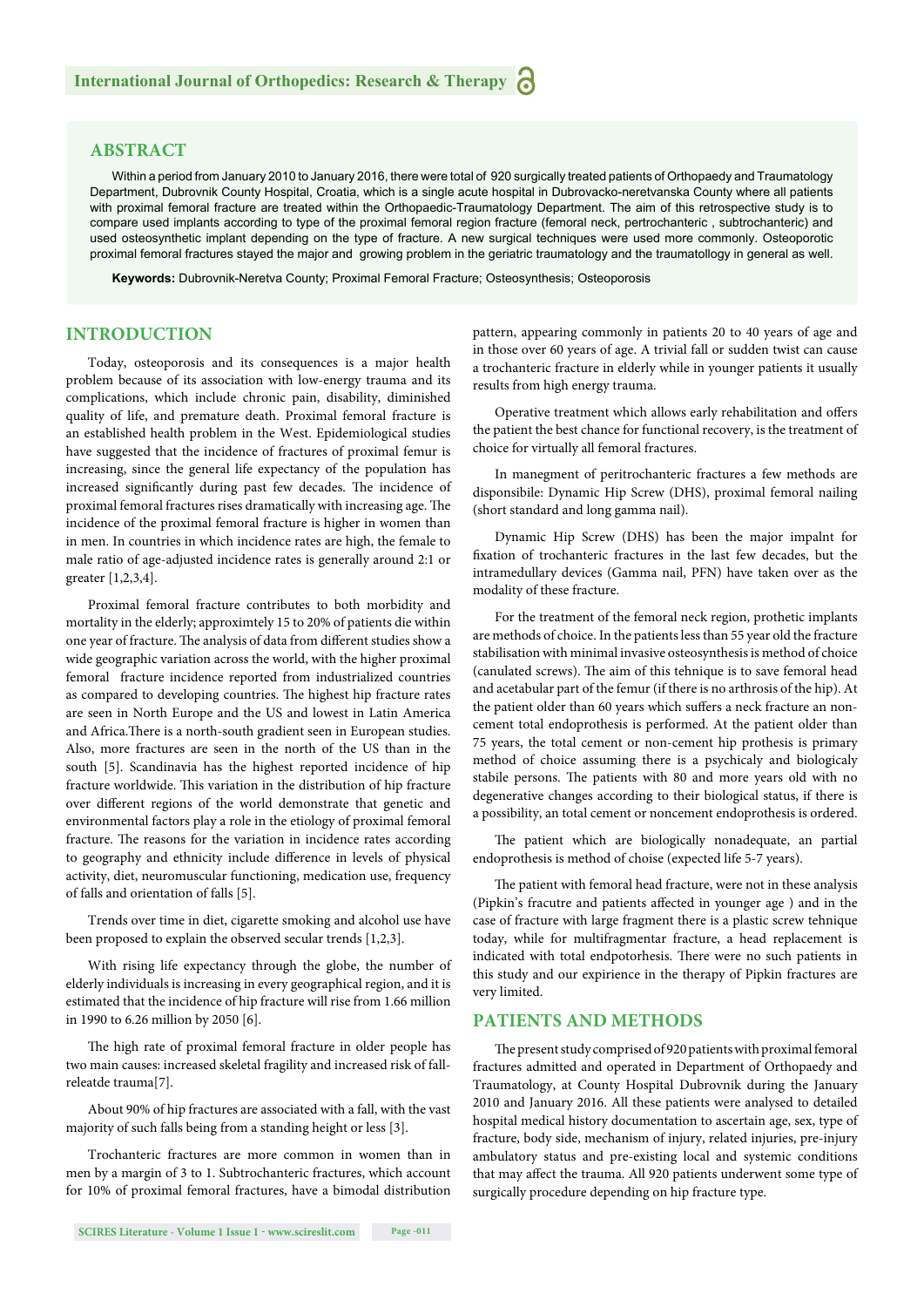# **International Journal of Orthopedics: Research & Therapy**

In this research we excluded the patients that were not operated at our department such as cases that were transported to place of residence or which were in such bad general health condition that it was contraindicated for them to be operated.

There were 691 female (75.11 %) and 229 male patients (24.89 %) which suffered fractures of the proximal femur . Femoral neck fracture suffered total of 599 patients (65.1 %); 167 male (27.88 %) and 432 female (72.12 %). 285 (30.98 %) patients suffered pertrochanterice region fracture; 55 (19.30 %) male and 230 (80.70 %) female patients. The subtrochanteric fractures suffered 36 patients (3.91 %). Among these patients which suffered subtrochanterical fractures, there were 7 male patients (19.44 %) and 29 (80.56 %) female patients.

In total, 794 patients (86.30 %) which suffered femoral proximal femoral fractures were older than 65 years; 625 female (67.93 %) and 169 male (18.7 %) patients.

Total of 245 patients (85.97 %) which were treated because of the pertrochanteric (S 72.1) femoral fractures were older than 65 years; 207 (72.63 %) were female, and 38 (13.33 %) were male patients.

In the grouop of 36 treated patients who suffered subtrochanteric region fracture (S72.2) there were 32( 88.89 %) patient older than 65 years; 27 (75 %) female and 5 (13.89 %) male patients.

504 patients suffered right side proximal femoral fracture (54.78 %) and 416 left side proximal femoral fractures (45.22 %).

Different methods of treatment are individally chosen; depending on the fracture type, the patients age, the surgeons preferences, institutes equipment and ability.

Of all patients, 337 (36.63 %) with femoral neck fracture underwent partial endoprothesis implantation (PEP) procedure. The oldest patient which was treated with PEP was 102 years old and the youngest 61 years old. 61 patient ( 6.63 %) had indication for Total Endoprothesis Implantation Procedure (TEP).

Standard short gamma nail was used in 235 (25.54 %) cases and long gamma nail was used in 59 (6.41 %) cases. The age of the patients treated with short gamma nail varied between 20 to 89 years old and with long gamma nail 21 to 93 years old.

199 (21.63 %) patients were treated with DHS plate procedure. The youngest patient treated with DHS method was 29 years old and the oldest 103 years old .

Canulated screw was ordered for 29 patients  $(3.15 \%)$ . The youngest patient treated with this method was 28 and the oldest 80 years old.

Among seven patients younger than 19 years who suffered proximal femoral fractures, four are male and 3 female patients. All were injured in car accidents.

In the period from 2010 to 2015 a total number of surgically treated patients with hip fractures raised from 139 in 2010 to 178 in 2015 [Table1].

Analysing the medical documentation, we discovered these complications in the group of 920 patients which can affect the proximal trauma. [Table 2] shows estimated correlations between various risk factors and risk of hip fracture.

| Table 1: Proportion of surgically treated hip fractures by age, sex, number, percentage and year summary.<br>a International statistical clasification of diseases and related health problems, 10th revision (ICD-10)<br><b>Exacture of neck of femur (Fractura colli femoris – S72.0)</b><br><b>Pertrochanteric fracture (Fractura pertrochanterica – S72.1)</b><br><sup>d</sup> Subtrochanteric fracture (Fractura subtrochanterica - S72.2) |             |       |   |             |         |      |           |             |    |         |         |           |           |              |           |              |           |     |
|-------------------------------------------------------------------------------------------------------------------------------------------------------------------------------------------------------------------------------------------------------------------------------------------------------------------------------------------------------------------------------------------------------------------------------------------------|-------------|-------|---|-------------|---------|------|-----------|-------------|----|---------|---------|-----------|-----------|--------------|-----------|--------------|-----------|-----|
| $ICD-10a$                                                                                                                                                                                                                                                                                                                                                                                                                                       | Age 0-19    |       |   |             | Total % |      | Age 20-64 |             |    | Total % | Age 65> |           | Total %   | <b>Total</b> | Total     |              |           |     |
|                                                                                                                                                                                                                                                                                                                                                                                                                                                 |             | $M\%$ |   | F%          |         |      |           | F%<br>$M\%$ |    |         |         | $M\%$     | F%        |              | $M\%$     | F%           |           |     |
| S72.0 <sup>b</sup>                                                                                                                                                                                                                                                                                                                                                                                                                              | $2\;\;0.33$ |       |   | $2\;\;0.33$ | 4       | 0.67 |           | 39 6.51     | 39 | 6.51    |         | 78 13.02  | 126 21.04 | 391 62.28    | 517 86.31 | 167 27.88    | 432 72.12 | 599 |
| $S72.1^\circ$                                                                                                                                                                                                                                                                                                                                                                                                                                   |             | 0.35  |   | 0.35        | 2       | 0.70 |           | 16 5.61     |    | 22 7.72 | 38      | 13.33     | 38 13.33  | 207 72.63    | 245 85.97 | 55 19.30     | 230 80.70 | 285 |
| S72.2 <sup>d</sup>                                                                                                                                                                                                                                                                                                                                                                                                                              |             | 2.28  |   |             |         | 2.28 |           | 2.28        |    | 2, 5.56 | 3       | 8.33      | 5 13.89   | 27 75.00     | 32 88.89  | 19.44        | 29 80.56  | 36  |
| Total                                                                                                                                                                                                                                                                                                                                                                                                                                           | 4           | 0.43  | 3 | 0.33        |         | 0.76 |           | 56 6.0 9    |    | 63 6.85 |         | 119 12.94 | 169 18.37 | 625 67.93    | 794 86.30 | 229<br>24.89 | 691 75.11 | 920 |

Table 2: Proportion of surgically treated hip fractures by age, sex, number,percentage and year summary.<br><sup>a</sup> International statistical clasification of diseases and related health problems, 10th revision (ICD-10)

b Fracture of neck of femur (Fractura colli femoris – S72.0)

c Pertrochanteric fracture (Fractura pertrochanterica – S72.1) d Subtrochanteric fracture (Fractura subtrochanterica – S72.2)

**PRELOM BEDRENE KOSTI S72.0 - S72.2** ICD-10 2010. 2011. 2012. 2013. 2014. 2015. Total M | F | Tot | M | F | Tot | M | F | Tot | M | F | Tot | M | M | M | M | F | Tot | M | F | Tot S72.0 31 88 119 32 84 116 26 61 87 28 70 98 23 61 84 27 68 95 167 432 599 S72.1 4 11 15 6 21 27 8 45 53 9 42 51 12 54 66 16 57 73 55 230 285  $\text{S}72.2 \quad | \quad 5 \quad 5 \quad | \quad 2 \quad | \quad 2 \quad | \quad 1 \quad | \quad 4 \quad | \quad 5 \quad | \quad 3 \quad | \quad 5 \quad | \quad 8 \quad | \quad 6 \quad | \quad 6 \quad | \quad 3 \quad | \quad 7 \quad | \quad 29 \quad | \quad 36$ Total 35 104 139 38 107 145 35 110 145 40 117 157 35 121 156 46 132 178 229 691 920 Br.operac. 58150 17 34 51 15 35 50 21 24 45 13 30 43 12 48 60 20 37 57 98 208 306 58151 2 2 4 1 1 2 1 1 1 3 4 1 1 2 6 7 13 58152 7 30 37 13 27 40 15 26 41 14 41 55 11 32 43 10 46 56 70 202 272 Ukupno 24 64 88 30 64 94 37 51 88 28 71 99 24 83 107 31 84 115 174 417 591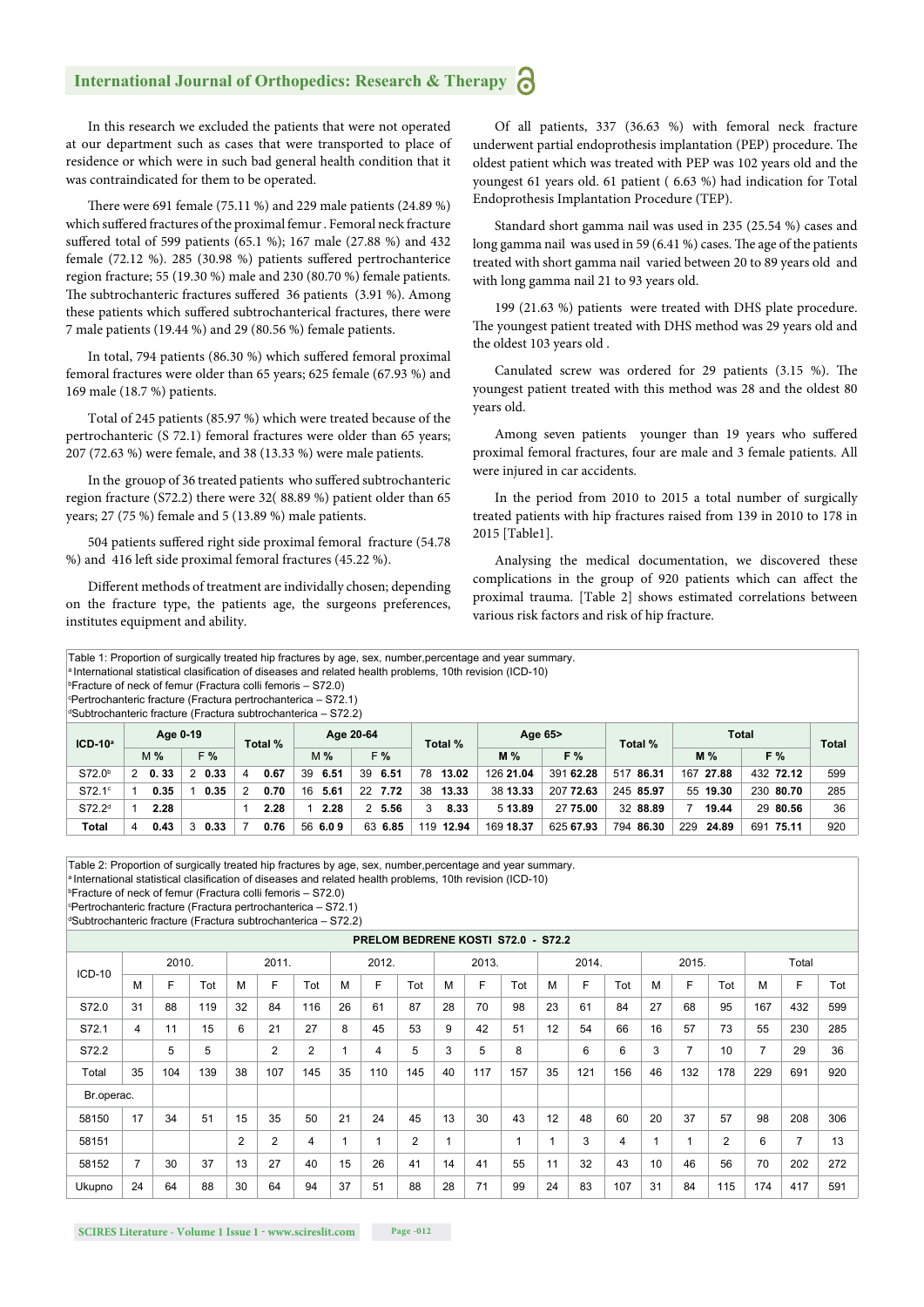# **DISCUSSION**

Proximal femoral fractures account for less than 20% of all osteoporotic fractures but they account for the majority of fracturereleated health care expenditure and mortality in men and women over the age of 50 [8,9,10].

The incidence of the proximal femoral fracture varies among different countries and populations. Rates are higher in Scandinavia than in Western Europe and Oceania. A north-south gradient in agestandardized risk is found in Europe and US, with higher rates in the north.

There is age adjusted increase in incidence that has been observed in several countries over the last 50 years. The incidence increases with poor economic status, reduced winter sunlight, and water fluoridation. Fractures occur more commonly in the winter season due to altered neuromuscular coordination and vitamin D definciency [4-11].

The country-specific risk of hip fracture and the 1-year probability of a major osteoporotic fracture were determined on a worldwide basis from a systematic review of literature by JA Kanis [9]. There was a greater than 10-fold variation in hip fracture risk and fracture probability between countries. A total of 45 country and/or ethnic models were available for inclusion into the distribution of fracture probability. Hip fracture low risk country was Croatia [9,10,11].

A study on secular trends from Uppsala, Sweden, (1965-1980) showed an annual increase of 2.2% for age and sex adjusted hip fracture rates, which increased from 430/100 000 in 1965 to 650/100 000 in 1980. The age specific incidence increased especially in the group aged ≥85 years, in whom fractures of the femoral neck were three times more common and trochanteric fractures four time common in 1980 than in 1965 [12].

There are many databases that cover age and sex adjusted incidence of hip fracture in North and Central European countries. A lesser number of studies are avaliable from southern Europe. An Italian study looked at the incidence of hip fracture in the county of Sienna from 1980-1991 shows that trend have risen linearly in men from 57.5/100 000 person a year to a 7.4% annual increase. In females, no significant trend was observed. The overall incidence rate during this period was 157/100 000, much lower than that in northern or central European countries [13]. The study from Spain looked at hip fracture trends in northern Spain between 1988 and 2002 and showed increased hip fracture incidence; there were no significant changes following adjustement of age[14]. Proximal femoral fractures are more common in women than in men by a margin of 3 to 1. Our research is comprising a 5 year perod 2010-2015 with exactly 920 patients that were hospitalised regarding the proximal femoral fracture. In our study 74,60 % patients which suffered proximal femoral fracture were female; there was even higher ratio 4:1.

There are several factors that influence affect of the hip fracture: Fall-releated trauma from a standing height or less [3]; genetics and family history – women who reported that their mothers had had a hip fracture are twice as prone to the risk of hip fracture as of women without this family history [15]. Most evidence suggests that estrogen acts primarily to reduce bone resorption. The patients mainly sustained injury due to the fall at home. In our research, only 31

patient (25 male and 6 female) suffered hip fracture caused by road traffic accident, and 15 had pathological fractures. Randomized trials have clearly established that replacement estrogen therapy prevents or greatly decreases loss of bone mass in both oophorectomized women and in women with intact ovaries. Many observational epidemiologic studies indicate that estrogen replacement therapy also protect against hip fracture, and that the longer estrogen is used, the greater the protection is [16-18].

Buchner and Larson found that the risk of fractures generally, among the people with Alzheimer's disease was three times higher than expected [19]. In our study, the patients who had established history of Alzheimer's disease numbered 20 (or 2.17%).

Other studies have demonstrated that impairments of gait, muscle weakness, lower limb disfunction and use of walking aides have been associated with increased risk of falls independent of bone mass, confirming the importance of fall-releated factors in the etiology of fractures in older people [15,20,21].

Poor visual acuity in one or both eyes increased risk of proximal femoral fractures. Cataracta and diabetic rethinopathy were also associated with risk of hip fracture. In EPIDOS cohort study (Dargent-Molina) women with the worst visual acuity had twice of the hip fracture rate of women with the non-impaired vision [20]. It is important to notice that most people in older age that suffered hip fractures have had impaired visual function. In our study history of previous vision impairment (amaurosis) was noticed at 1.96 % of patients; neuromuscular impairment in 12.57 % patients; history of stroke in 5.71 %; history of neoplastic disease in 3.58 % of patients. 18 patients (1.96 %) suffered injury of proximal femur after alcohol abuse. Even 11.74 % of patients had medical documented psychoorganic syndrome before the fall [Table 4].

People who have had one hip fracture have a 60 percent higher risk of a subsequent hip fracture than people with no history of hip fracture . The associations between fracture history and later hip fracture appear to be stronger in men than in women [22,23]. In our research, 71 (7.71%) patient with proximal femoral fracture had previous history of opposite side proximal femoral fracture and 30 (3.26 %) suffered previous other lower limb extremity fracture [Table 4].

| Table 3: Established risk factors for proximal fermoral fracture. |     |       |  |  |  |  |  |
|-------------------------------------------------------------------|-----|-------|--|--|--|--|--|
| <b>Risk factors</b>                                               | N   | $\%$  |  |  |  |  |  |
| Age $>65$                                                         | 575 | 86,60 |  |  |  |  |  |
| Neuromuscular<br>impairment                                       | 115 | 12.57 |  |  |  |  |  |
| Stroke<br>history                                                 | 53  | 5.71  |  |  |  |  |  |
| Vision<br>impairment<br>(amaurosis)                               | 18  | 1.96  |  |  |  |  |  |
| History of the previous<br>lower extremity fracture               | 30  | 3.26  |  |  |  |  |  |
| History of previous<br>opposite side hip<br>fracture              | 71  | 7.71  |  |  |  |  |  |
| Neoplastic disease                                                | 33  | 3.58  |  |  |  |  |  |
| Acute alcohol intake                                              | 18  | 1.96  |  |  |  |  |  |
| Psychoorganic sy.                                                 | 108 | 11.74 |  |  |  |  |  |
| Parkinson's disease                                               | 20  | 2.17  |  |  |  |  |  |
| Alzheimer's disease                                               | 11  | 1.2   |  |  |  |  |  |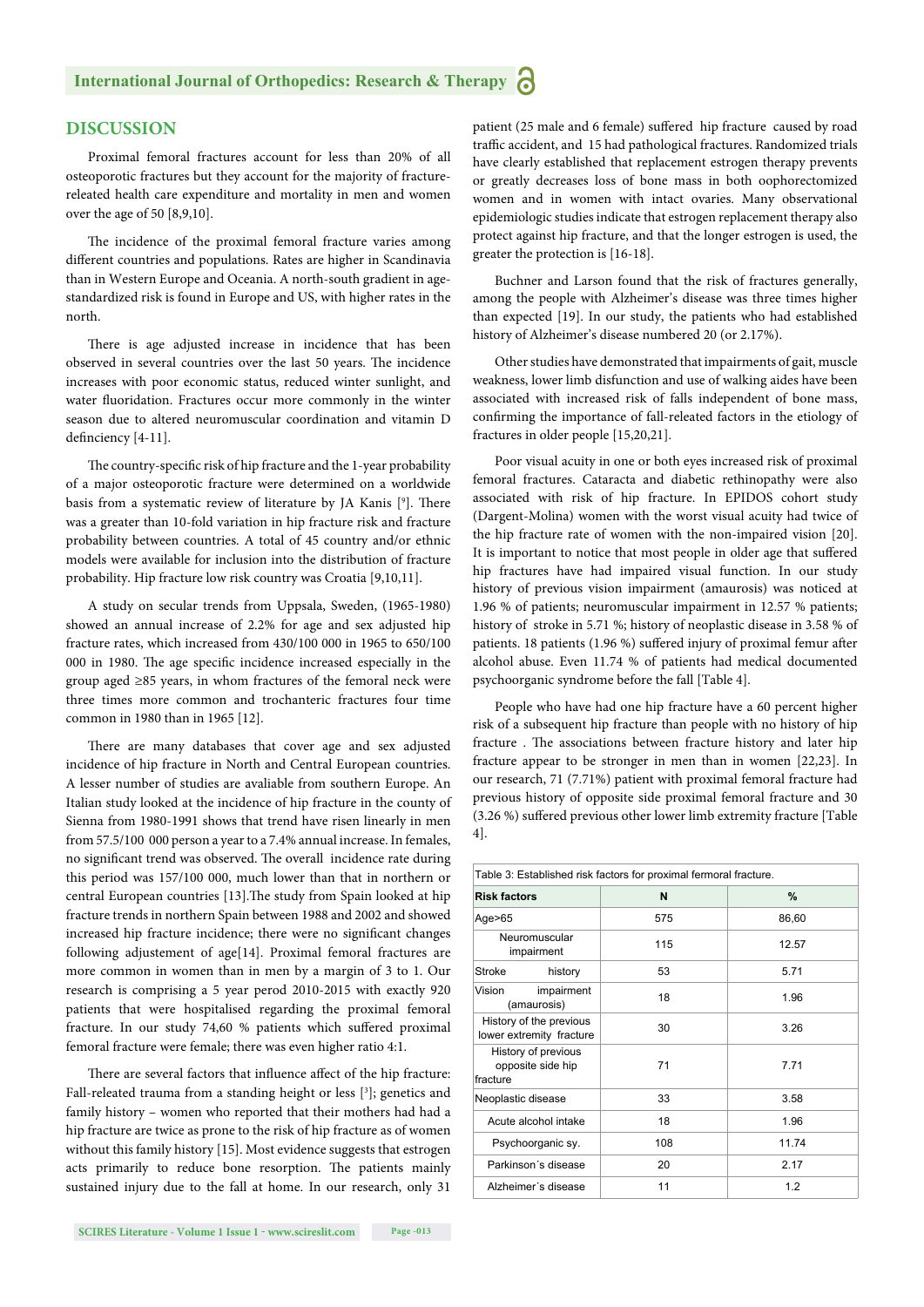### **International Journal of Orthopedics: Research & Therapy**

Parkinson's disease and stroke have been associated with inceased risk of hip fracture in several studies [24,25]. These conditions are associated with inceased risk of falling and probable reduced bone strength due to poor mobility. People with Parkinson's disease appear to be particulary high risk of proximal femoral fracture with reported relative risks of 10 or more [25,26]. In our study there were only 20 (2.17 %) patients with documented history of Parkinson´s disease.

Epilepsy, hyperthyroidsm, pernicious anemia and diabetes might be associated with risk of hip fracture [15,22, 27-29]. Acute alcohol intake causes movement discoordination, resulting in fall and hipp fracture. In our research, there were 18 patients (1.96 %) that suffered proximal femoral injury under acute alcohol intake.

Fractures involving the peritrochanteric region of the femur occur most frequently and are perhaps the most commonly stabilized fractures in orthopaedic surgery.

Various modalities of treatment exist. Operative management consisting of fracture reduction and stabilisation and early patient mobilisation minimizes many of complications related to low activity and bed rest thus consequently becoming the treatment of choice for peritrochanteric fractures. Numerous impalnts are available both intramedullary and extramedullary and good results have been reported with all of them [30-33]. Closed intramedullary nailing has become accepted as the treatment of choice for management of most femoral fractures.

The reason behind proximal femoral fractures is increase in population that is older than 60 years. It becomes evident by observing the growth in number of surgically treated patients during the six year period. The reason of the growing number is the increase of life duration and on the other hand, the increase of older in a total population percentage. Surely, the Croatian population is getting older resulting with higher incidency of proximal femoral fractures. This is clearly visible from our study; in short time period of six years, there is a constant incerase in number of proximal femoral fractures [Table 5]. Majority of these patients sustained low-energy trauma during fall from sitting or standing position. Proximal femoral fractures stayed the major problem in the geriatric traumatology.

In our study, there was 4.42 % of patients that suffered subtrochanteric fracture; 74.47 % female and 25.53 % male patients. 87.23 % of the total number of patients that suffer subtrochanteric type of fracture were older than 65 years; 13.45 % were younger than 65 years.





**Table 5:** Incerased number of proximal femur fractures in Dubrovnik County **Hospital** 

#### **REFERENCES**

- 1. Melton LJ III, O'Fallon M, Riggs BL. Secular trends in the incidence of hip fractures. Calcif Tissue Int 1987; 41: 57-64. https://goo.gl/nmVncb
- 2. Obrant KJ, Bengner U, Johnell O. Increasing age-adjusted risk of fragility fractures: a sign of increasing osteoporosis in successive generations? Calcif Tissue Int 1989; 44: 157-67. https://goo.gl/3y9n7q
- 3. Nevitt MC, Cuminngs SR, Vellas B, Toupet M, Rubenstein L et al. Falls, balance and gait disorders in the elderly. Proceedings of the International Symposium "Falls in the Elderly". Madrid, Spain, September 10, 1991. Falls and fractures in older women. Paris, France: Elsevier, 1992: 69-80. https://goo.gl/uEXAXT
- 4. Koval KJ, Zederman ID. Intertrochanteric fractures. Bucholz RW, Heckman JD. Rockwood and Green's fractures in adults. 5th ed. Philadelphia: Lippincott Williams and Wilkins 2001;1635-63. https://goo.gl/iGMWcu
- 5. Dinesh KD, Dennison EM, Harvey NC, Cooper C. Epidemiology of hip fracture: Worldwide geographic variation. Indian J Orthop 2011; 45: 15-22. https://goo.gl/oMjBaC
- 6. Cooper C, Campion G, Melton LJ. 3rd Hip fracture in the elderly: A world-wide projection. Osteoporosis Int. 1992; 2: 285-9. https://goo.gl/AP4Bq5
- 7. Cumming RG, Nevitt MC, Cummings SR. Epidemiology of hip fractures. Epidemiol Rev.1997; 19: 244-57. https://goo.gl/SyPz8p
- 8. Kanis JA, Oden A, McCloskey EV, Johansson H, Wahl DA, Cooper C. A systematic review of hip fracture incidence and probability of fracture worldwide. Osteoporosis Int 2012. 23: 2239-56. https://goo.gl/Fx6WJn
- 9. Karacic TP, Kopjar B. Hip fracture incidence in Croatia in patients aged 65 years and more. Lijec Vjesn. 2009; 131: 9-13. https://goo.gl/LtXaCk
- 10. Strom O, Borgstrom F, Kanis JA, Compston J, Cooper C, McCloskey EV, et al. Osteoporosis: burden, health care provision and opportunities in the EU. A report prepared in collaboration with the International Osteoporosis Foundation (IOF) and the European Federation of Pharmaceutical Industry Associations (EFPIA). Arch Osteoporosis 2011; 6: 59-155. https://goo.gl/tV7GSs
- 11. Johnell O, Kanis JA. An estimate of the world-wide prevalence and disability associated with osteoporotic fractures. Osteoporosis Int 2006; 17: 1726-33. https://goo.gl/KBcWWU
- 12. Zain Elabdien BS, Olerud S, Karlstrom G, Smedby B. Rising incidence of hip fracture in Uppsala, 1965-1980. Acta Orthop Scand. 1984; 55: 284-9. https://goo.gl/KPcw18
- 13. Agnusdei D, Camporeale A, Gerardi D, Rossi S, Bocchi L, Gennari C. Trends in the incidence of hip fracture in Sienna, Italy, from 1980 to 1991. Bone. 1993; 14: 31-4. https://goo.gl/8N6QJZ
- 14. Hernandez JL, Olmos JM, Alonso MA, Gonzales-Fernandez CR, Martinez J, Pajaro M, et al. Trend in hip fracture epidemiology over a 14-year period in a Spanish population. Osteoporosis Int. 2006;17: 464-70. https://goo.gl/PyAATf